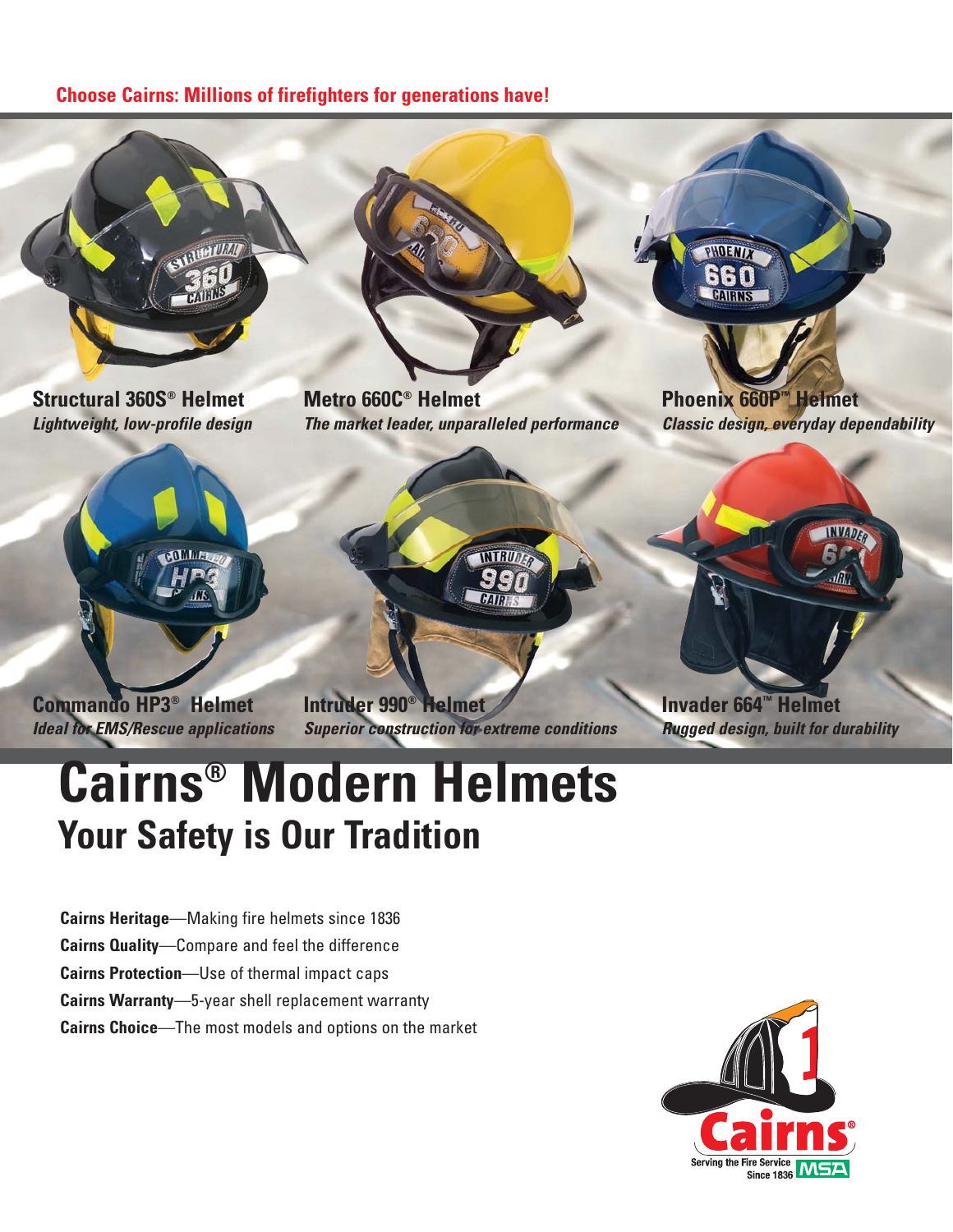

The Metro 660C, Invader 664, Phoenix 660P, and Intruder 990 are NFPA 1971-2007 certified.

- MSA-exclusive system provides an extra margin of safety—demand it.
- Water-based foam for resistance to high heat and flame.

### **Impact Cap Performance**

- Part of a complete helmet system.
- Provides increased thermal and impact protection.
- Tube-lock system, instrumental in absorbing the shock of an impact.

**The Metro 660C, Invader 664, Phoenix 660P, and Intruder 990 Helmets all feature the shell release system.**

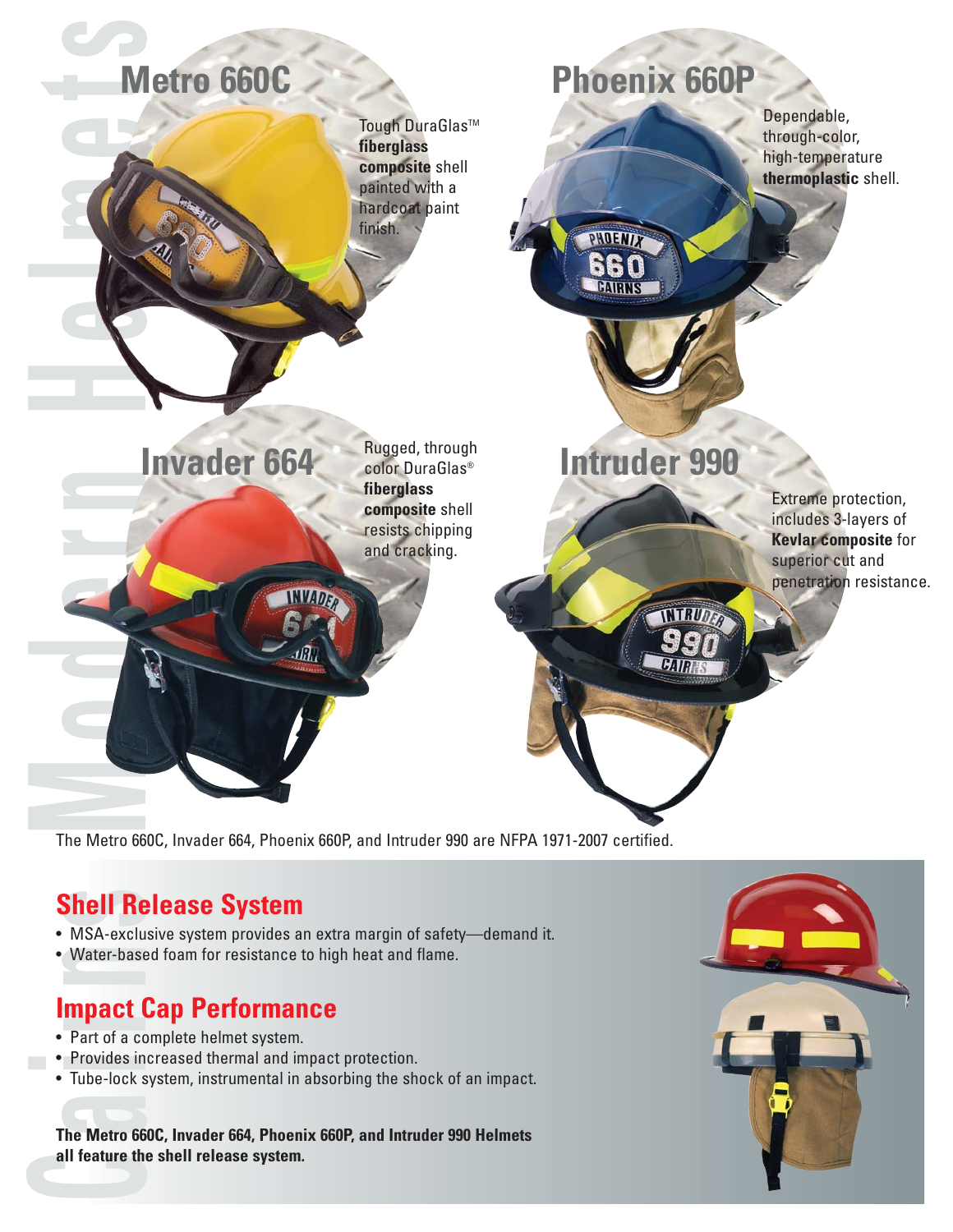



- Lightest structural fire helmet in the Cairns line.
- Well-balanced construction for all-day comfort.
- Tough thermoplastic shell for everyday durability.
- Low-profile design is ideal for EMS and rescue operations.
- Full foam impact cap used for increased impact protection.
- Durable fiberglass shell resists cracking and chipping.

Commando HP3 and Structural 360S Helmets do not include the Cairns shell release system.

**Commando HP3 and Structural 360S Helmets are NFPA 1971-2007 certified.**

## **Crash Fire Rescue (CFR) Proximity System**

- Easy to don and doff, this CFR system is compliant with NFPA 1971-2007.
- Designed and approved for use with the Metro 660C and Intruder 990 Fire Helmets, it will not interfere with the SCBA while in use.
- Components consist of an aluminized PBI/Kevlar layer, vapor barrier, and inner layer.

System consists of:

- Bonnet for 660C . . . . . . . . . . . . . . . . . . . . . . . . . . . .10041993
- Shroud for 660C . . . . . . . . . . . . . . . . . . . . . . . . . . . .10041994
- 6" gold-coated faceshield . . . . . . . . . . . . . . . . . . .1071448
- 4" gold-coated faceshield . . . . . . . . . . . . . . . . . . .1071444

#### **All Cairns Helmets listed here include the following features:**

- Market-leading 5-year shell replacement warranty.
- Non-corroding, high-temperature-resistant faceshield/goggle hardware.
- Rugged, high-temperature edge will not melt or drip.
- Easy front headband adjustment for proper SCBA mask fit.
- Simple rear ratchet height adjustment to fit all head sizes.
- Headband (6 <sup>3/6</sup> " to 8 <sup>3/6</sup>") fits a wide variety of head sizes.
- Durable helmet hanger fits on large hooks and resists bending.
- Minimal parts for lower service cost and easier maintenance.